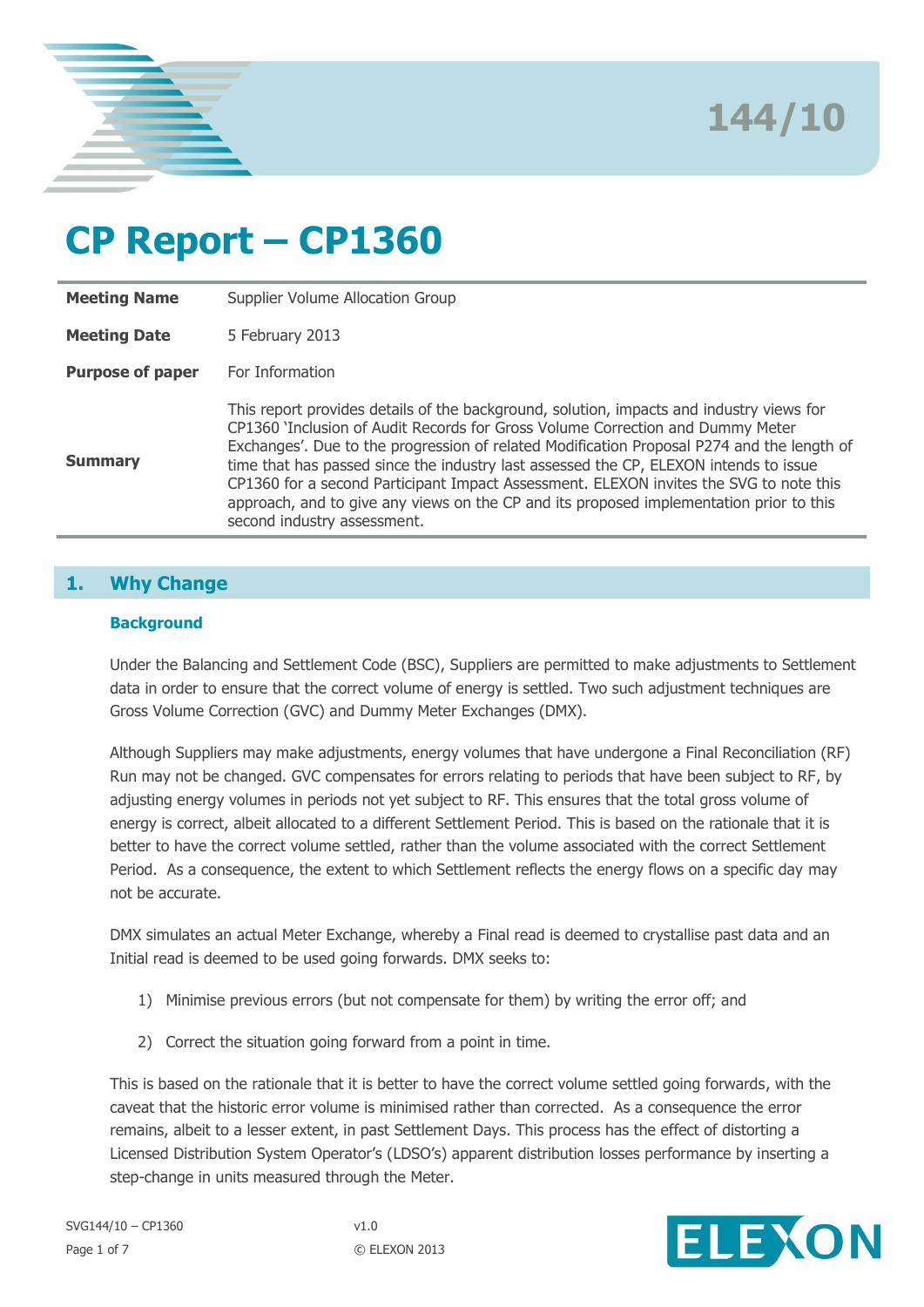

In 2009/10, LDSOs observed an increase in the scale of Supplier adjustments to Settlement data. The increased use of GVC and DMX resulted in an overstatement of some LDSO's losses, such that they were penalised under the Distribution Price Control for not meeting their losses targets. These LDSOs' allowable revenue for the next period was therefore reduced. The Proposer believes that CP1360 would help improve Settlement data for all BSC Parties and go some way to alleviating the impact of GVC and DMX on LDSOs.

### **What is the issue?**

The Proposer contends that the GVC and DMX audit records which Non Half Hourly Data Collectors (NHHDCs) are required to keep are not defined in sufficient detail to enable consistent reporting by NHHDCs, or to allow the volume and applicable period of the adjustment to be readily identified. Inconsistencies in record-keeping make it difficult to investigate and analyse the use of these techniques. For example, it is not currently possible to derive an aggregate view of the levels of adjustments being applied across the market. Inability to quantify the impact of the use of GVC and DMX not only affects LDSOs within the confines of their Price Control it also creates uncertainty for Suppliers' Distribution Use of System (DUoS) charges.

## **2. Solution**

ENW Ltd raised CP1360 'Inclusion of Audit Records for Gross Volume Correction and Dummy Meter Exchanges' on 25 November 2011. It proposes to amend BSCP504 'Non Half Hourly Data Collection for SVA Metering Systems in SMRS' to make the audit obligations more specific for Suppliers and their agents in relation to the use of GVC and DMX.

BSCP504 Section 4.14.3 'Use of Gross Volume Correction' states that, where there is on-going validation problems, action taken by the NHHDC should be subject to a robust and auditable process. It does not however provide any explicit description of the audit requirements or what should be captured by this process. Additionally, Section 4.16 'Audit Requirements' does not expressly refer to GVC and DMX. CP1360 would amend this section to specifically include GVC and DMX audit processes.

The redlined text in Attachment A details the information that NHHDCs would be required to keep. These changes will enable the BSC Auditor to confirm that these techniques, when used, have been undertaken in accordance with BSC rules. This will enhance any future investigations and analysis of the use of these techniques.

#### **Intended Benefits**

CP1360 seeks to enable the Performance Assurance Framework (PAF) to operate more effectively, thus increasing the accuracy and reducing the volatility of Settlement for all Suppliers and other impacted BSC Parties.

The CP contends that without such audit records verification of the appropriate use of these techniques (as part of the BSC Audit or as part of other initiatives), and any investigations / market analysis associated with

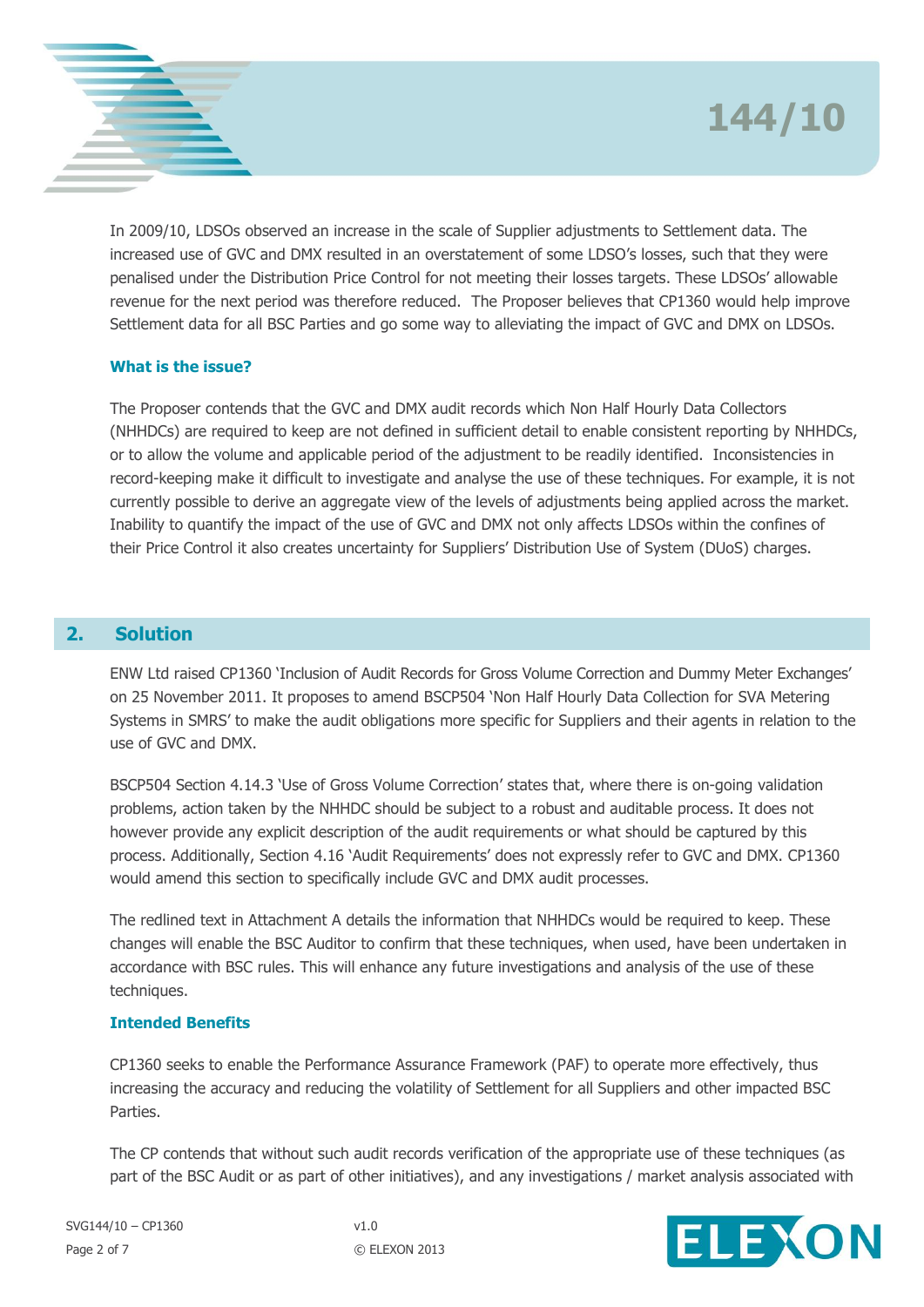

the use of these techniques, would be far more onerous. CP1360 seeks to make audit obligations more specific, to allow for more consistent industry reporting and more transparency in the use of GVC and DMX.

## **3. Impacts and Costs**

#### **Central Impacts and Costs**

The following tables summarise the estimated ELEXON effort required to implement CP1360.

| <b>ELEXON Costs</b>     |                       |                    |  |  |
|-------------------------|-----------------------|--------------------|--|--|
| <b>Document Changes</b> | <b>System Changes</b> | <b>Total</b>       |  |  |
| BSCP504                 | None required         | £840 (3.5 Mandays) |  |  |

### **Party Impacts and Costs**

The following table summarises the Party impacts associated with CP1360, including those identified in responses received to the Participant Impact Assessment.

| <b>Party Impacts</b>             |                                                                      |  |
|----------------------------------|----------------------------------------------------------------------|--|
| <b>Party Type</b>                | <b>Impacts &amp; Costs</b>                                           |  |
| Data Collectors /<br>Aggregators | Responses included 'unable to quantify', 'no costs' and 'low costs'. |  |
| <b>Distributors</b>              | No costs.                                                            |  |
| <b>Suppliers</b>                 | Unable to quantify at this time.                                     |  |

## **4. Industry Views**

CP1360 was issued for Participant Impact Assessment via CPC00706 on 25 November 2011. We received 12 responses of which six agreed with CP1360, five disagreed and one remained neutral. Eight respondents indicated they would be impacted by this change, of which five did not agree with the proposal.

In general LDSOs indicated positive impacts, stating that the CP would allow for complete analysis of Supplier data cleansing techniques and would ensure that accurate information is used for Settlement purposes. The majority of Party Agent and Supplier respondents noted minor procedural changes as potential impacts. A number of respondents noted that the proposed change would require additional resources and increase operating and development costs, although at this stage they were unable to quantify these costs. Suppliers who disagreed with the proposed change believed that processes were

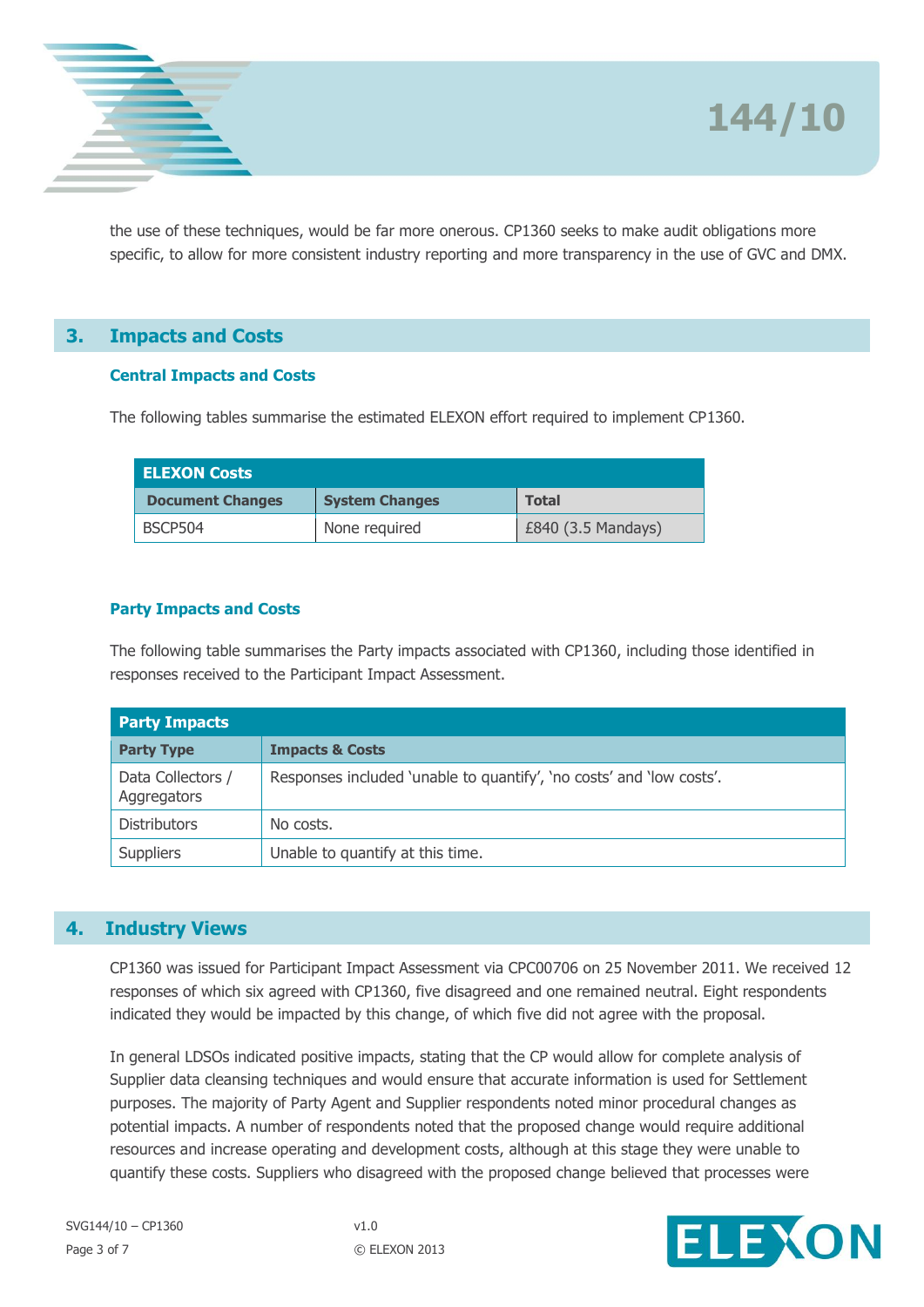

already in place to audit GVC and DMX events. One commented that the Risk Evaluation Methodology is in place under the PAF to ensure that areas of significant risk are included within the audit. Contrary to this view, another Supplier stated that the CP should look to address the potential audit gap around all Supplier adjustments and not just GVC and DMX.

You can find the full collated participant responses to CP1360 in Attachment B and on the BSC Website [here.](http://www.elexon.co.uk/ELEXON%20Documents/CPC00706_Collated_responses_CP1360.pdf)

## **Additional views on CP1360**

In addition to the Impact Assessment, ELEXON discussed CP1360 over the phone with an SVG Industry Member who expressed their interest in the CP. The SVG Member voiced their concerns about both GVC and DMX under the current arrangements, advising that there is a significant lack of transparency around both of these compensatory techniques. They believed that this has led to lack of information and the inability to conduct proper data analysis on either GVC or DMX, resulting in issues with other proposed changes to these processes.

Modification Proposal P274 'Cessation of Compensatory Adjustments' was raised initially to remove the ability to apply such types of compensatory technique under the BSC, but was later developed to restrict the use of GVC and introduce robust audit requirements into the process. During its Assessment, ELEXON and the P274 Workgroup struggled to get the information required to do the appropriate level of analysis needed on the Modification. Members of the Workgroup and the BSC Panel shared the view that there needs to be more transparency and auditability on the use of GVC (both later expressed the same view on DMX).

The SVG Member commented that the addition of the audit requirements set out in CP1360 would add a degree of control and visibility around both GVC and DMX, which would lay the way for appropriate changes to be made in the future following a review of both techniques.

The SVG Member also voiced their concerns around the industry's ability to accurately identify certain instances of GVC, for example where GVC is applied to an error by which the customer has overpaid (resulting in a positive Annualised Advance, or AA). They advised that these instances are harder for some Suppliers to recognise when compared to those where GVC is applied to an error by which the customer has underpaid (resulting in a negative AA). ELEXON noted that CP1360 would require the NHHDC to record the detailed audit requirements, which would be done at the point at which GVC is applied to an error. CP1360 would not require Suppliers to identify these instances, but requires the NHHDC to be able to provide information on GVC (and DMX) usage to the Supplier upon request.

The SVG Member also expressed their concerns about the audit requirements for GVC and DMX, advising that there needs to be consistency throughout the industry on how they report instances of GVC and DMX. They commented that ELEXON needs to work with the industry to agree a single format. ELEXON noted that BCSP504 Section 4.14.6 of the redlined text states that the NHHDC shall make the required information available on request (to the Supplier, BSCCo or BSC Auditor) in a comma separated value (.CSV) file or other agreed format. ELEXON advised that the nature of the required information would format itself and that there was little room for variation. If approved, the audit requirements in CP1360 would help future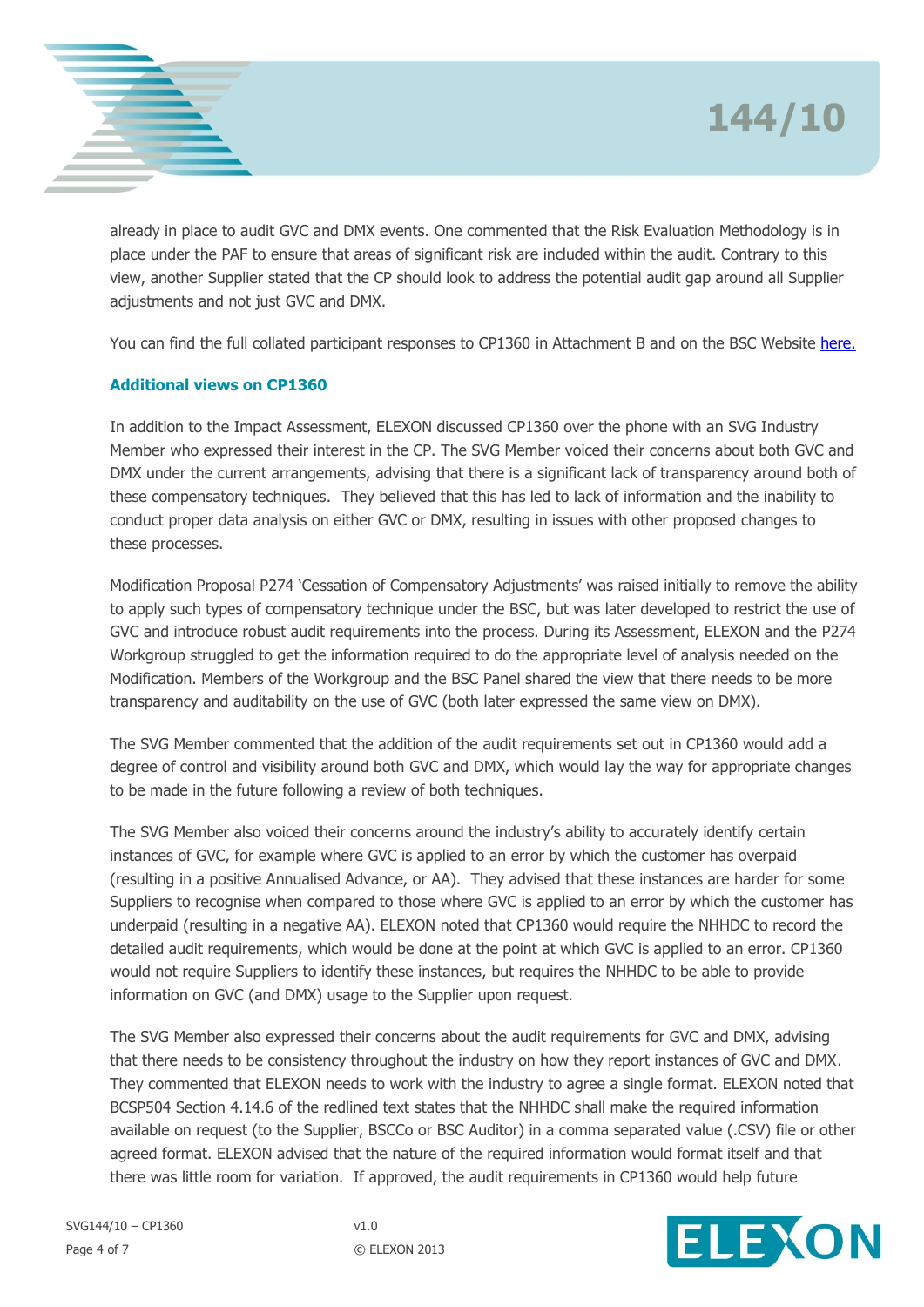

changes to be made to GVC and DMX. Once information is gathered and reviewed on the usage of these techniques, changes can be made to the audit requirements or the processes if necessary.

## **5. Implementation Approach**

The Proposer's original requested Implementation Date for CP1360 was 28 June 2012 as part of the June 2012 Release. It was believed that the implementation of CP1360 would be significantly impacted by the outcome of P274 which, at the time, aimed to prohibit to the use of GVC as a corrective technique. CP1360 was therefore put on hold pending the outcome of P274. P274 has since been recommended for rejection by the Panel, and is currently with Ofgem for decision.

The majority of respondents to the original Participant Impact Assessment indicated that they would need between three and six months' lead time in order to implement this change. ELEXON therefore intends to issue CP1360 for a second Participant Impact Assessment with a revised proposed Implementation Date (based on the previous responses) of 7 November 2013 as part of the November 2013 BSC Release.

## **6. SVG's Previous Views**

We previously presented CP1360 to the SVG at its meeting on 31 January 2012<sup>1</sup>. The SVG discussed at length the interaction of this CP with the potential implementation of P274. During the meeting several SVG Members argued that the decision on this CP should be made against the existing baseline and that the potential implementation of P274 should not be a consideration. Other SVG Members agreed in principle, but felt that it would be inefficient to implement a CP that had potential process and system changes for Suppliers if it would need to be backed out at a later stage. An SVG Member pointed out that this CP covered DMX as well as GVC.

Some Members believed that there were already sufficient requirements on Suppliers to keep an audit trail for any GVC events undertaken, and that there was no evidence that this was not being done. However, it was noted that the proposed requirements in CP1360 were more specific and had potential interaction with errors that may be uncovered during the smart Meter roll out.

ELEXON highlighted that data analyses, at the time of the meeting, was currently being carried out to help assess P274 and that this information could help the SVG make a decision on CP1360. An SVG Member pointed out that there was an opportunity to delay the decision and still implement the CP to the required timescales to facilitate a GVC audit within the scope for 2013. The group agreed and noted that this would also allow time for the information required to support its decision to become available.

 $^1$  Further information on the 31 January 2012 SVG meeting, including the approved minutes and CP1360 paper can be found on the SVG132 page of the ELEXON website [here.](http://www.elexon.co.uk/meeting/svg-132/)



 $\overline{a}$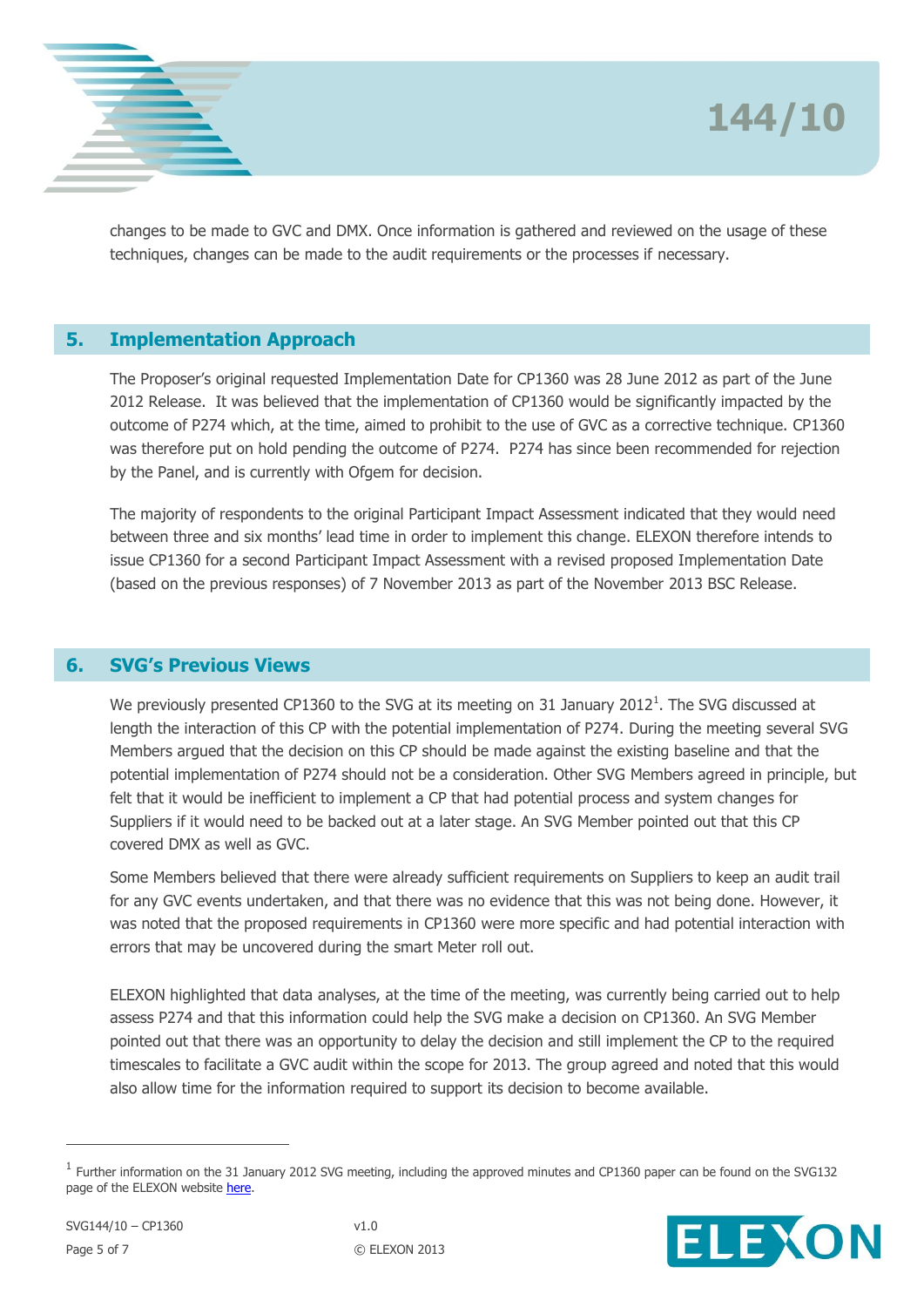

The SVG therefore agreed that a decision could be made on CP1360 once P274 had been progressed.

# **7. Way Forward**

#### **Proposer's view**

The Proposer continues to support CP1360 for the reasons outlined in Section 1 of this paper.

#### **Next Steps**

P274 is currently with Ofgem for decision and is recommended for rejection by the Panel. ELEXON therefore intends to take CP1360 off hold (as requested by the Panel at its meeting on 13 December 2012) and issue it for a second Participant Impact Assessment, with a revised proposed Implementation Date of the 7 November 2013 to reflect the elapsed time since the original Impact Assessment and the lead times requested by respondents to that assessment.

We invite the SVG to provide any comments and suggested changes to CP1360 now, so that we can take these into account prior to the second Impact Assessment. Note that we will bring back the results of the second Impact Assessment to the SVG's meeting on 30 April 2013 We anticipate that Ofgem will have made its decision on P274 by then, so that the SVG will be in a position to make a decision on whether to approve the CP.

#### **Recommendations**

ELEXON invites the SVG to:

- a) **NOTE** that ELEXON intends to take CP1360 off hold and issue it for a second Participant Impact Assessment;
- b) **NOTE** the proposed amendments to BSCP504;
- c) **NOTE** the revised proposed Implementation Date of 7 November 2013, as part of the November 2013 Release; and
- d) **AGREE** any comments or suggested changes to CP1360 at this stage.